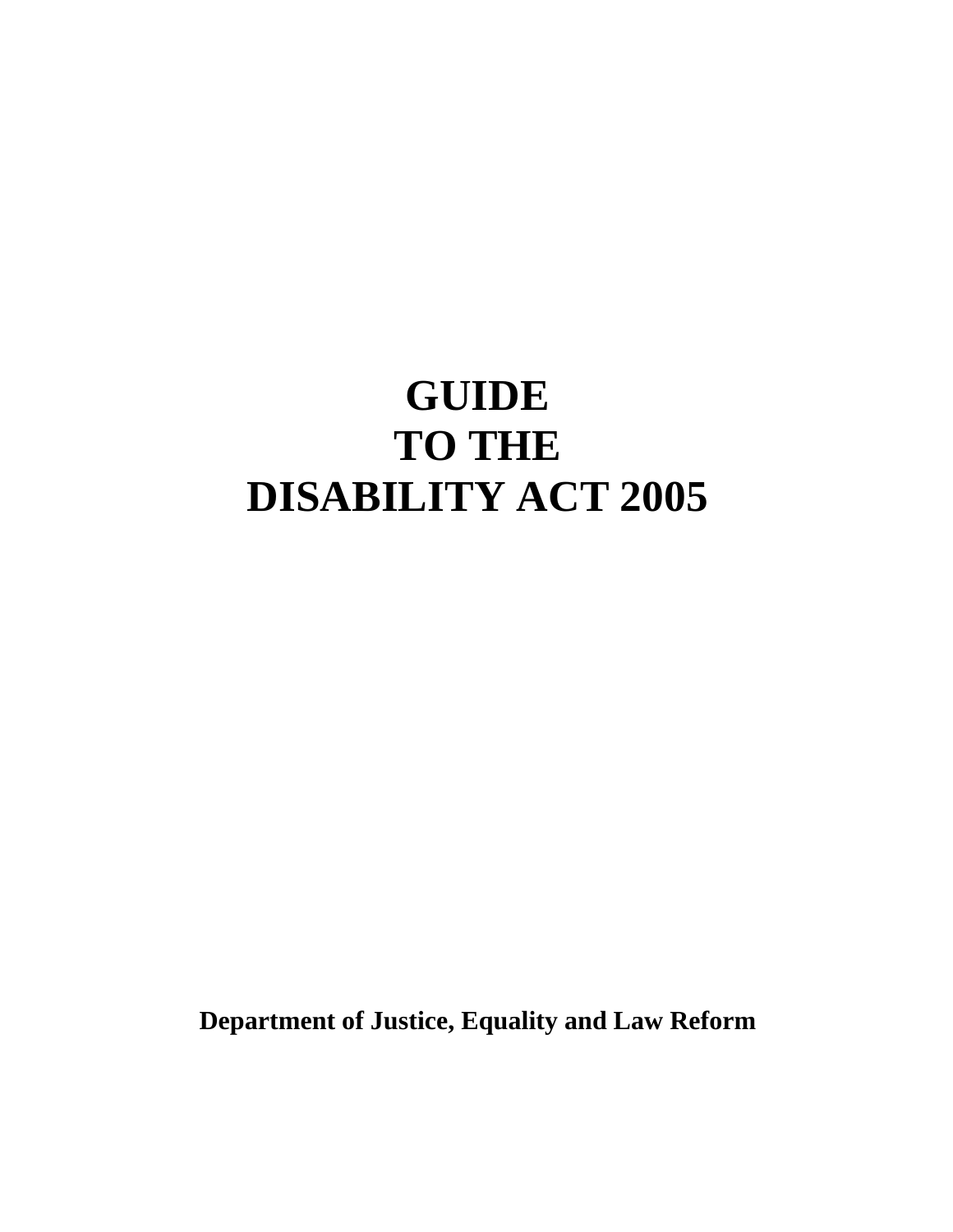#### **FOREWORD**

I am delighted to present this Guide to the Disability Act 2005. This is an updated version of the Guide to the Disability Bill 2004 which was brought out to coincide with the publication of the Bill and the National Disability Strategy in September 2004.

The Disability Act is designed to advance and underpin the participation of people with disabilities in society by supporting the provision of disability specific services and improving access to mainstream public services. It places significant obligations on public bodies to make buildings and services accessible to people with disabilities, provides for sectoral plans in key service areas, requires public bodies to take positive actions to employ people with disabilities and provides for the establishment of a Centre for Excellence in Universal Design.

The Disability Act is a key element of the National Disability Strategy. The Strategy builds on existing policy and legislation including the Employment Equality Act 1998, the Equal Status Act 2000, the Equality Act 2004, the Education for Persons with Special Educational Needs Act 2004 and on the policy of mainstreaming services for people with disabilities.

Overall the Act puts in place a strong framework which seeks to make significant and long term improvements to the lives of people with disabilities. It is evidence of this Government's commitment to a fairer society.

I hope people will find the Guide both user–friendly and informative and that it will facilitate a greater understanding of the important changes the Act has brought about.

FRANK FAHEY, TD MINISTER OF STATE DEPARTMENT OF JUSTICE, EQUALITY AND LAW REFORM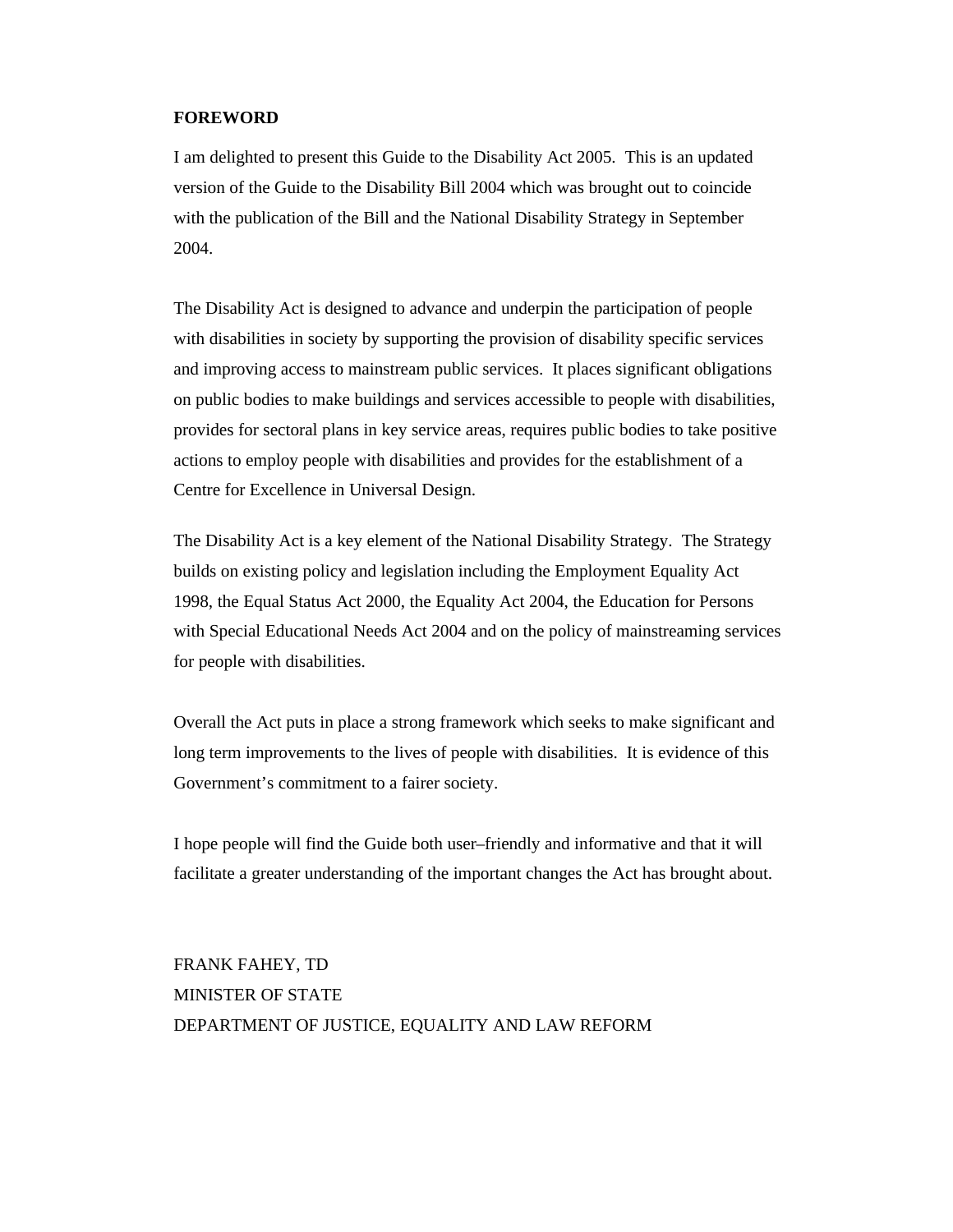## **Disability Act 2005**

## **Background**

The Disability Act 2005 is part of a framework of Government legislative measures which support social inclusion. Other essential elements in the Government legislative framework are -

- the Employment Equality Act 1998
- the Equal Status Act 2000
- the Equality Act 2004
- the Education for Persons with Special Educational Needs Act 2004
- the Comhairle (Amendment) Bill 2004.

## **Main provisions in the Act**

The Act establishes a basis for -

- an independent assessment of individual needs, a related service statement and independent redress and enforcement for persons with disabilities;
- access to public buildings, services and information;
- Sectoral Plans for six key Departments which will ensure that access for people with disabilities will become an integral part of service planning and provision
- an obligation on public bodies to be pro-active in employing people with disabilities
- restricting the use of information from genetic testing for employment**,**  mortgage and insurance purposes
- a Centre for Excellence in Universal Design.

## **PART 1: PRELIMINARY AND GENERAL**

This Part (sections 1–6) deals with the definition of some important terms used in the Act. It also sets out the arrangements for resourcing the provisions of the Act and deals with routine legal matters, including the short title of the Act. It provides for commencement and empowers relevant Ministers to make orders and regulations for the purpose of the Act**.** There is provision for a review of the operation of the Act within five years from its commencement**.**

This part sets out the action that each Minister and certain public bodies (such as the Health Service Executive) must take to finance the services provided under the Act each year. They must allocate funding from the total resources available to respond to the financial requests which arise from the Disability Act, while taking account of the financial requirements of their other functions and responsibilities.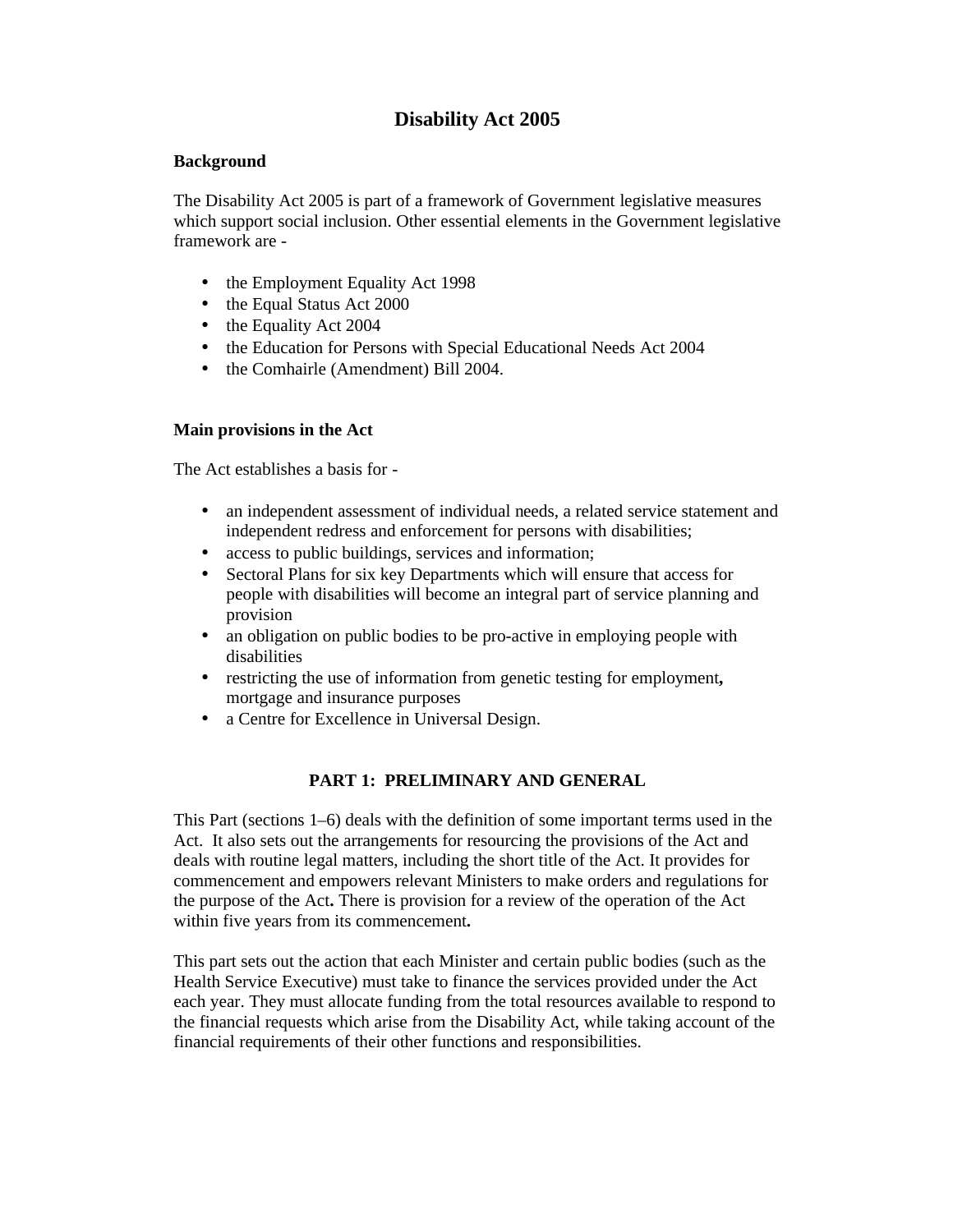#### **Important terms defined in the Act (section 2)**

"disability", in relation to a person, means a substantial restriction in the capacity of the person to carry on a profession, business or occupation in the State or to participate in social or cultural life in the State by reason of an enduring physical, sensory, mental health or intellectual impairment.

"public body" includes Government Departments, local authorities, health boards and semi-state bodies, as well as most other state organisations.

"service" means a service or facility provided to the public by a public body. It includes the use of a public amenity or place, the provision of information, a scheme, allowance or other benefit, a cultural or heritage service and any service provided by a court or tribunal.

Part 1 came into operation on 29 July 2005.

## **PART 2: ASSESSMENT OF NEED, SERVICE STATEMENTS AND REDRESS**

Part 2 establishes a system for the assessment of individual health service needs and, where appropriate, education needs for persons with disabilities over age 18 years. This Part provides a statutory entitlement to -

- an independent assessment of health and education needs
- a statement of the services (Service Statement) which it is proposed to provide
- pursue a complaint through an independent redress mechanism if there is a failure to provide these entitlements.

#### **Important terms defined in Part 2 (section 7)**

Persons with a disability entitled to the services in Part 2 are those with a "substantial restriction" which is permanent or likely to be permanent, results in a significant difficulty in communication, learning or mobility or in significantly disordered cognitive processes, and gives rise to the need for services to be provided continually to the person whether or not a child or, if the person is a child, to the need for services to be provided early in life to ameliorate the disability

"health services" in Part 2 are services provided by or on behalf of the Health Service Executive (HSE) and include personal social services.

"education services" covered by Part 2 are education services for persons with disabilities over 18 years. They include schools covered by the Education Act 1998 or certain educational facilities specified by the Minister for Education and Science.

#### **Purpose of the independent assessment (sections 8-10)**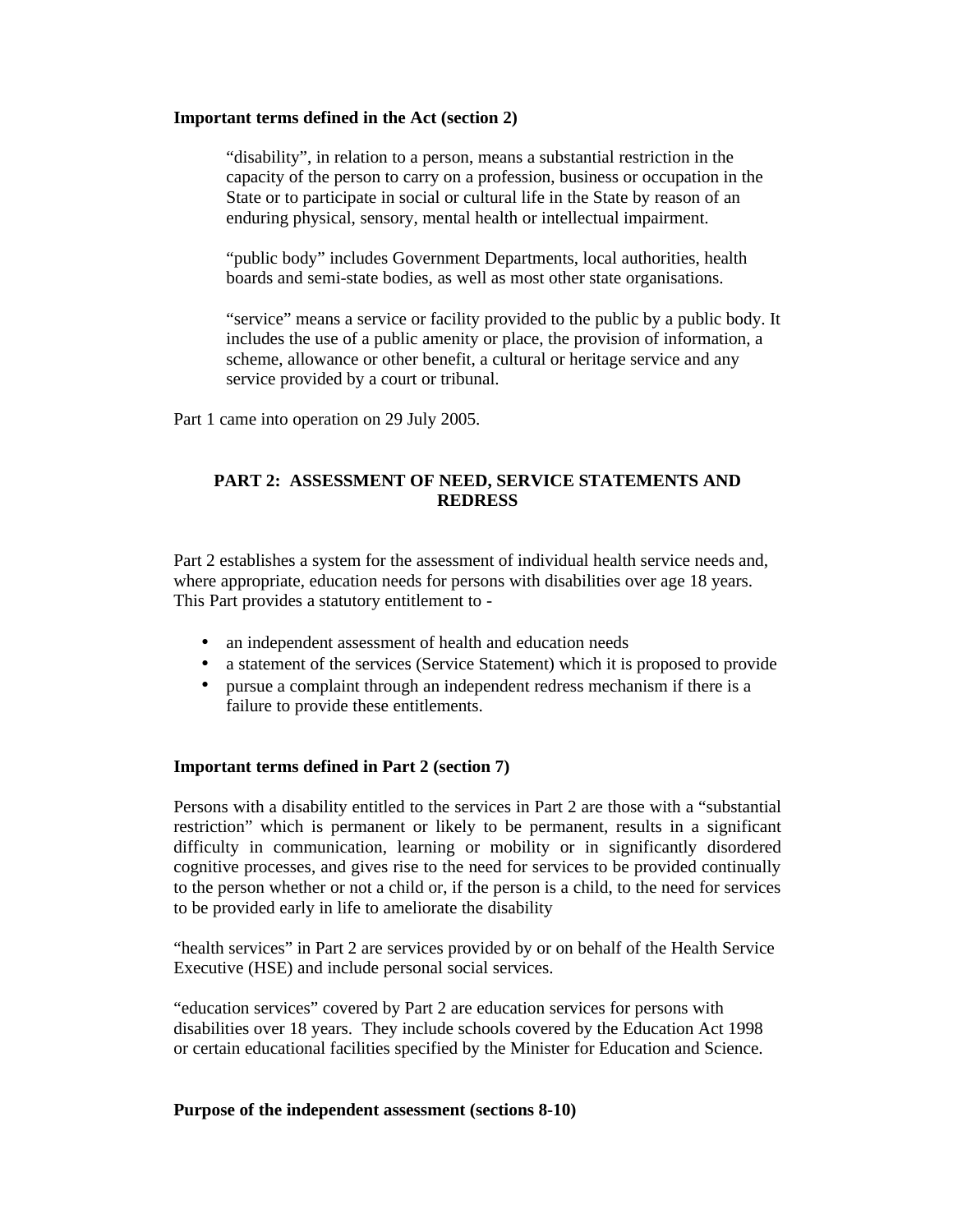Any person who considers that he or she may have a disability is entitled to apply for an independent assessment of need. The assessment will be undertaken without regard to cost or capacity to provide any services identified in the assessment. Arising from the assessment, the person concerned will be given an Assessment Report.

The Assessment Report will indicate -

- whether a person has a disability
- the nature and extent of the disability
- the health and education needs arising from the disability
- the services considered appropriate to meet those needs and the timescale ideally required for their delivery
- when a review of the assessment should be undertaken.

There is provision for a relative, guardian or personal advocate to apply for an assessment on behalf of a person with a disability. Each person with a disability will be encouraged to participate in their own assessment while taking account of the nature of their disability and their age. This will also include taking note of their views regarding their needs or preferences in relation to the provision of services.

The Act also allows an employee of the Health Service Executive (HSE) to initiate an assessment of need on behalf of a person in certain circumstances.

The Health Information and Quality Authority (HIQA), a new independent body established by the Minister for Health and Children*,* will set appropriate standards for carrying out the assessment process.

## **Service Statements (section 11)**

Each person found to have a need for disability related services, as a result of the Assessment Report, is entitled to be given a Service Statement. The Service Statement will set out the health and education services that can be provided to the person taking account of -

- the Assessment Report
- eligibility criteria for services
- relevant standards and Codes of Practice
- the practicability of providing the service
- the financial resources available.

A Service Statement may be amended because of a change in the circumstances of the person or a change in any of the above considerations upon which the statement is based. The individual or their advocate will be invited to participate in a review of the provision of services specified in the Statement at intervals determined by regulations.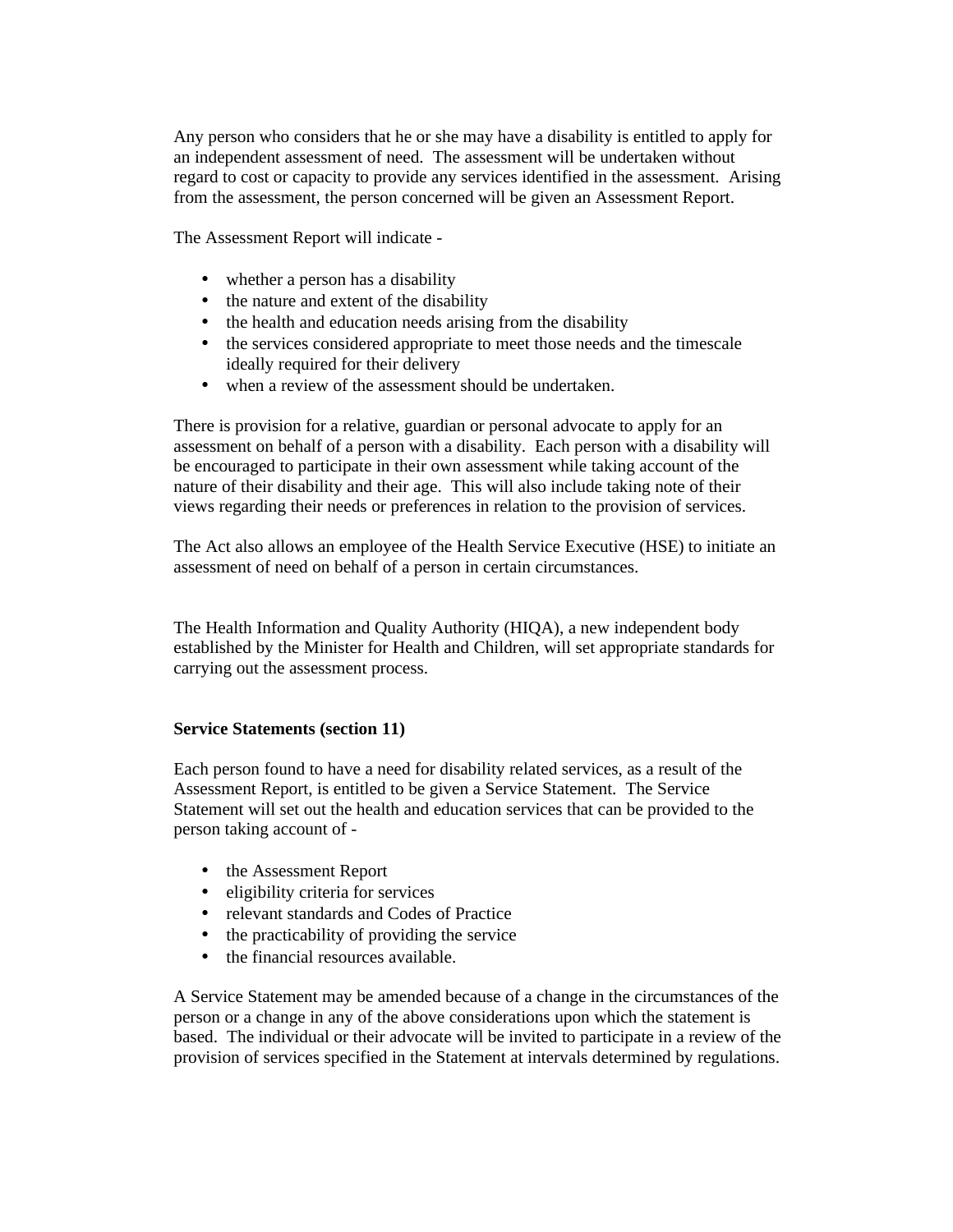#### **Exchange of Information (section 12)**

There is provision for informing, with the necessary consent of the person concerned, other service providers about the contents of an Assessment Report so as to facilitate access to services outside the health and education sectors.

#### **Educational needs of a child**

A child who has a disability may be assessed under the Disability Act or under the Education for Persons with Special Educational Needs Act 2004. If a special educational need is identified as a result of the assessment of a child under the Disability Act, that aspect of the assessment must be referred to the National Council for Special Education or to the Principal of his or her school. Health needs identified in an assessment under the Education for Persons with Special Educational Needs Act 2004 will be dealt with in a Service Statement under the Disability Act.

## **Planning (section 13)**

To assist with ongoing planning and improvement of services, the HSE will keep records of assessments and services provided, levels of unmet needs and the numbers of persons involved. The maintenance of these records will be in accordance with the requirements of data protection legislation. A report will be prepared annually by the HSE for the Minister for Health and Children and will be published.

## **Independent Redress**

Complaints, appeals and enforcement procedures are established under Part 2 so as to provide individual means of redress.

## **Complaints (sections 14-15)**

A person may make a complaint to the HSE about -

- a finding that he or she does not have a disability
- the failure of the assessment to meet the standards set by the Health Information and Quality Authority
- the contents of the Service Statement
- the failure to start or complete an assessment within the required timescales;
- the failure of a health or education service provider to provide a service set out in the Service Statement or to provide it within any timeframes prescribed.

Complaints will be heard by a complaints officer. The complaint will be resolved informally, if possible. If informal resolution is not possible, the complaint will be investigated and a recommendation will issue, which will include a timeframe for the action directed. The recommendation will have regard to the outcome of the investigation as well as other considerations, including the eligibility of the person for the service, the practicality of providing the service and the resources available to the service provider.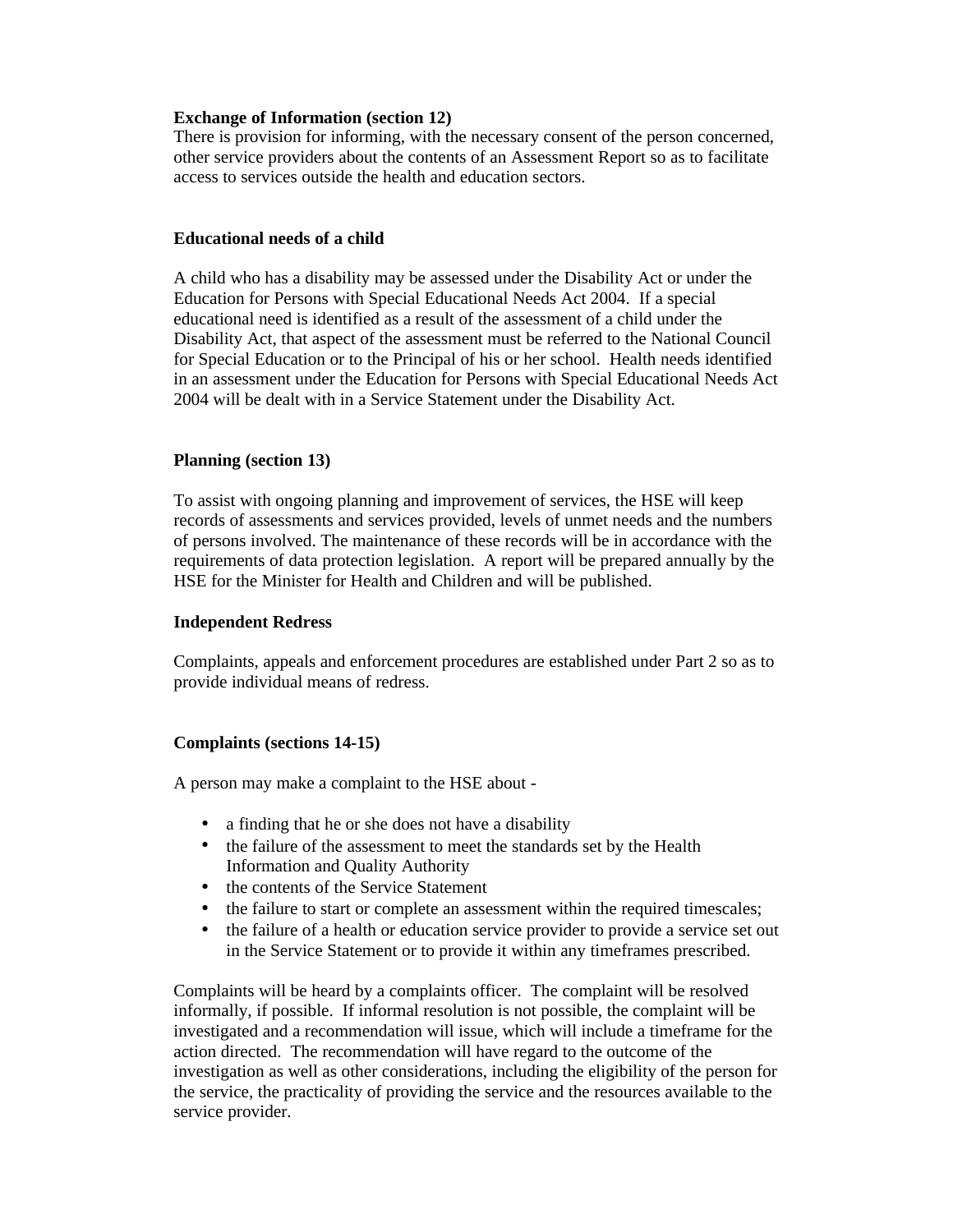#### **Appeals (sections 16-20)**

A person may lodge an appeal against a recommendation of a complaints officer. The HSE or education service provider can also appeal a recommendation in relation to the provision of a service.

Appeals will be investigated by an independent appeals officer. If the parties to the appeal agree, an appeal may be resolved by mediation. Otherwise, an appeal hearing will take place and a formal determination will issue.

The appeals officer's determination is final and may only be appealed on a point of law to the High Court.

#### **Enforcement (sections 22-23)**

Where a recommendation, a mediated settlement, or an appeals officer's determination is not implemented, the applicant or the appeals officer can apply to the Circuit Court for an enforcement order. The Circuit Court may then order the HSE (or the head of an education service provider) to implement the relevant decision.

#### **Regulations (section 21)**

The Minister for Health and Children may, by regulation, establish procedures relating to the matters covered in Part 2, including the assessment process, service statements and the redress procedure.

#### **How will the system be managed?**

Statutory officers will be appointed to carry out the principal functions in Part 2.

Assessment officers, appointed by the HSE, will arrange for assessments of need and will be independent in carrying out their statutory functions.

Liaison officers, appointed by the HSE will draw up Service Statements and manage their delivery. They will make contact, if requested, with the providers of public services outside the health and education sectors.

Complaints officers, appointed by the HSE, will be independent in carrying out their investigative functions and will try to resolve a complaint informally or, if this is not possible, will make a written recommendation to the HSE (or the head of an education service provider).

An appeals officer will be appointed by the Minister for Health and Children. The appeals officer will provide independent mediation, appeals and enforcement under Part 2. The appeals officer will have substantial statutory powers to summon witnesses, to enter premises and to obtain information. He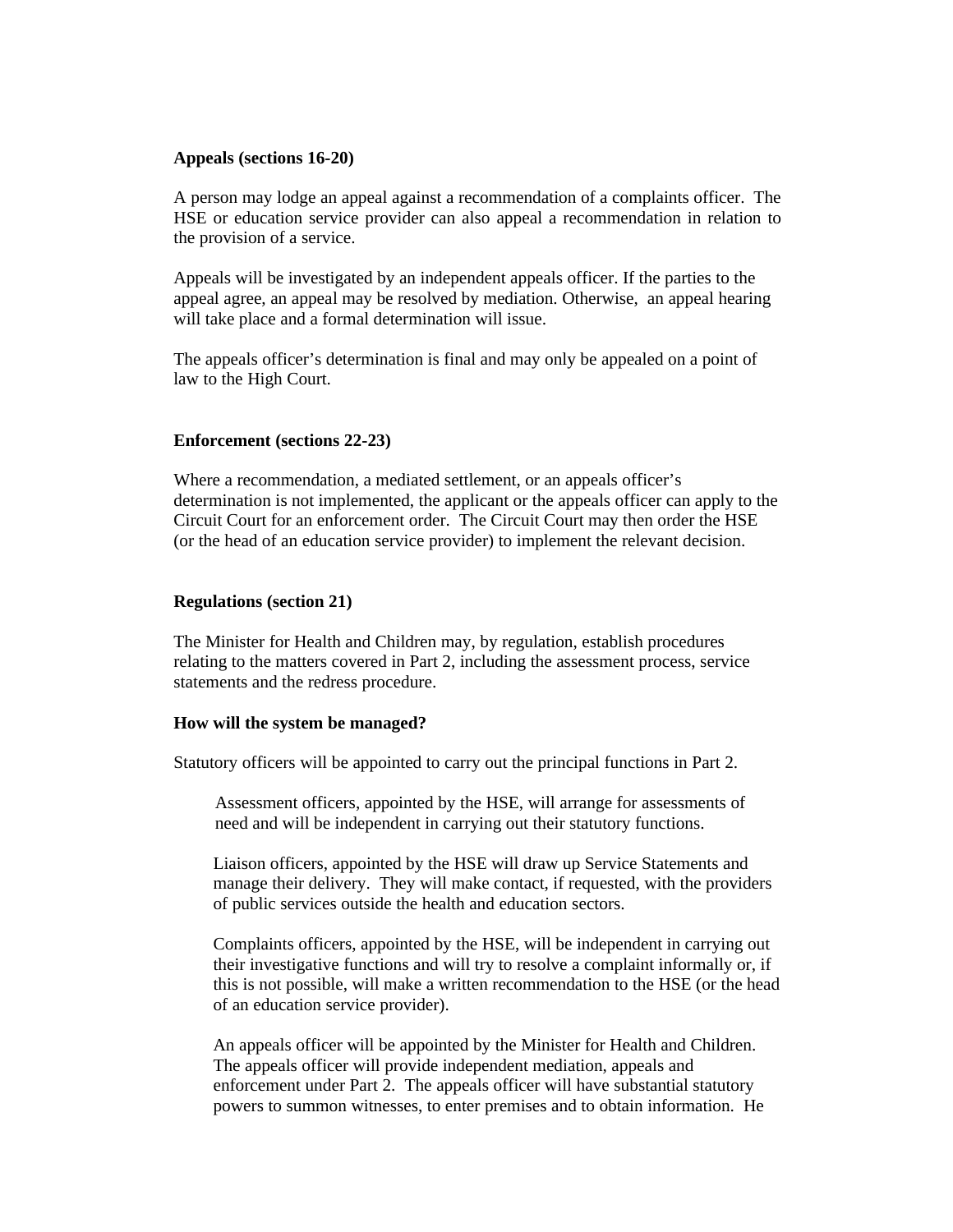or she will head up an independent office and will have a budget and staff to support him or her in undertaking these statutory functions.

Part 2 will come into operation on a date or dates to be specified by the Minister for Health and Children**.**

## **PART 3: ACCESS TO BUILDINGS AND SERVICES AND SECTORAL PLANS**

Part 3 places an obligation on public bodies to make their buildings and services accessible and requires the preparation of Sectoral Plans to support continued improvements in six key areas of public service provision. There are complaints procedures with a right of appeal to the Ombudsman.

#### **Public buildings other than heritage sites (section 25)**

Public bodies are required to make their public buildings accessible to people with disabilities by 2015. This will require the re-fitting of older public buildings so that they comply with Part M of the Building Regulations.

A Minister may, after consultation with other Ministers and interested parties, make an order to exclude a public building from the scope of these requirements if he is satisfied that the building -

- is being used as a public building on a temporary basis
- will no longer be used as a public building after three years or
- does not justify refurbishment on cost grounds having regard to the use of the building.

The Minister for Justice, Equality and Law Reform may ask the National Disability Authority (NDA) to draw up a Code of Practice to assist public bodies in making buildings accessible. Public bodies will have to comply with the Code as far as possible at the time of new construction, material alteration or extension of a public building or where it would be cost effective for the purpose of giving access to a greater number of people.

#### **Mainstream public services (section 26)**

From 31 December 2005 there will be a statutory requirement on public bodies to integrate, where practical and appropriate, their services for people with disabilities with those for other citizens. In some cases, assistance to access the service will be available to people with disabilities, following a request. "Access officers" will be appointed in each public body to co-ordinate these arrangements.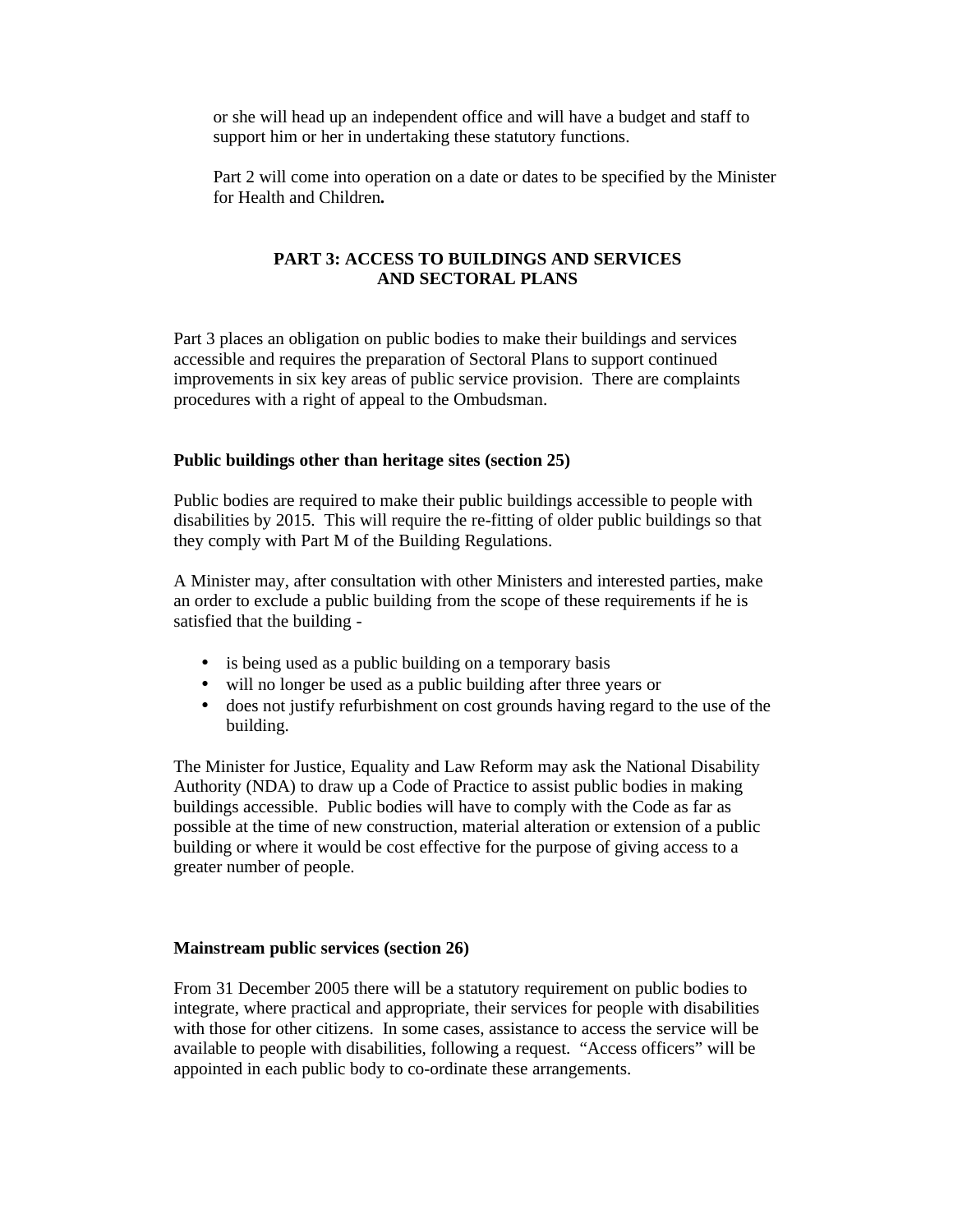#### **Contracted-in public services (section 27)**

From 31 December 2005 public bodies will be required to ensure that goods or services purchased are accessible, unless it would not be practicable or justifiable on cost grounds or would result in an unreasonable delay.

#### **Communications (section 28)**

From 31 December 2005 communications by a public body to a person with a hearing or visual impairment must, as far as practicable, be provided in an accessible format, following a request. Information provided electronically must, as far as practicable, be compatible with adaptive technology. Published information, relevant to persons with intellectual disabilities, must be made available in easy to read formats.

## **Heritage sites<sup>1</sup> (section 29)**

From 31 December, 2007 heritage sites under public ownership, management or control and open to the public, must be accessible to people with disabilities. This requirement will not apply if the works involved in making the site accessible would have an adverse impact on the conservation of the site.

#### **Codes of Practice (section 30)**

The Minister for Justice, Equality and Law Reform may request the National Disability Authority (NDA) to prepare Codes of Practice specifying what public bodies must do to comply with their obligation to make their mainstream services, information resources and heritage sites properly accessible. $<sup>2</sup>$ </sup>

## **Sectoral Plans (sections 31-37)**

-

Sectoral Plans give information on the services, facilities and activities which come within the remit of each of six Departments. The plans highlight how the functions of the Departments, and the key bodies which they oversee, serve the needs of people with disabilities and set out a programme for future development. Each plan must include arrangements for complaints, monitoring and review procedures.

Under the legislation six Ministers are required to draw up Sectoral Plans as follows -

<sup>1</sup> Heritage sites include national monuments, heritage buildings, gardens or parks, protected structures, national parks and nature reserves owned by the State.

The codes of practice, as required under sections 26-29, are in the process of being prepared by the NDA following a request from the Minister.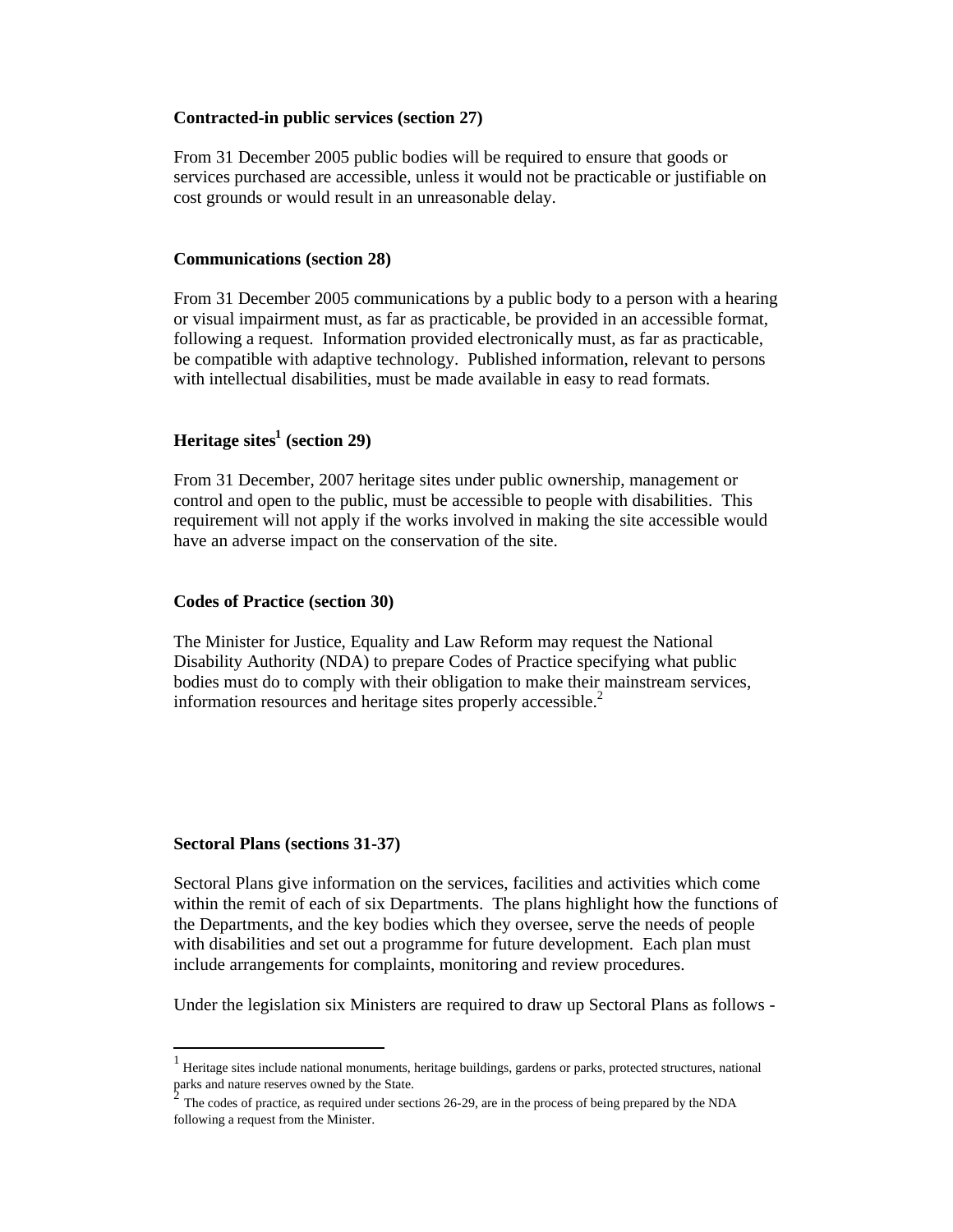- the Minister for Health and Children
- the Minister for Social and Family Affairs
- the Minister for Transport
- the Minister for the Environment, Heritage and Local Government
- the Minister for Communications, Marine and Natural Resources
- the Minister for Enterprise, Trade and Employment.

The legislation requires each Minister to publish a plan and lay it before each House of the Oireachtas within a year of the commencement of Part 3. Each plan must be the subject of consultations with representatives of persons with disabilities and submitted to the Oireachtas for approval before it is published. A plan will come into effect only after a resolution approving it has been passed by each House of the Oireachtas. A Minister may amend, replace or revoke a plan, approval for which will be subject to a resolution of each House of the Oireachtas on each occasion.<sup>3</sup>

## **Complaints and the Ombudsman (sections 38–40)**

Public bodies must appoint "inquiry officers" to process complaints about any failure by a public body to provide access as required by sections 25 to 29 of the Act. Each Sectoral Plan must establish a complaints mechanism for individuals who have not been able to access a service specified in the plan.

Any person who is not satisfied with the outcome of a complaint made in relation to Part 3 may appeal to the Ombudsman. Under the legislation the Ombudsman is given new powers to investigate any failure by a public body to comply with the access requirements of Part 3 or any commitment made in a Sectoral Plan.

Sections 24 and 30-37 came into operation on 29 July 2005. Sections 25-28 and 38-40 come into operation on 31 December 2005. Section 29 comes into operation on 31 December 2007.

## **PART 4: GENETIC TESTING**

## **Genetic testing (sections 41–45)**

-

This Part provides safeguards for the use of information obtained from genetic testing. The provisions aim to ensure that people who may be affected by genetic disorders will not be subject to any unreasonable requirements from an employer or an insurance or mortgage provider. The protections provided are in addition to the

 $3$  Draft Sectoral Plans of all relevant Ministers are currently the subject of consultations.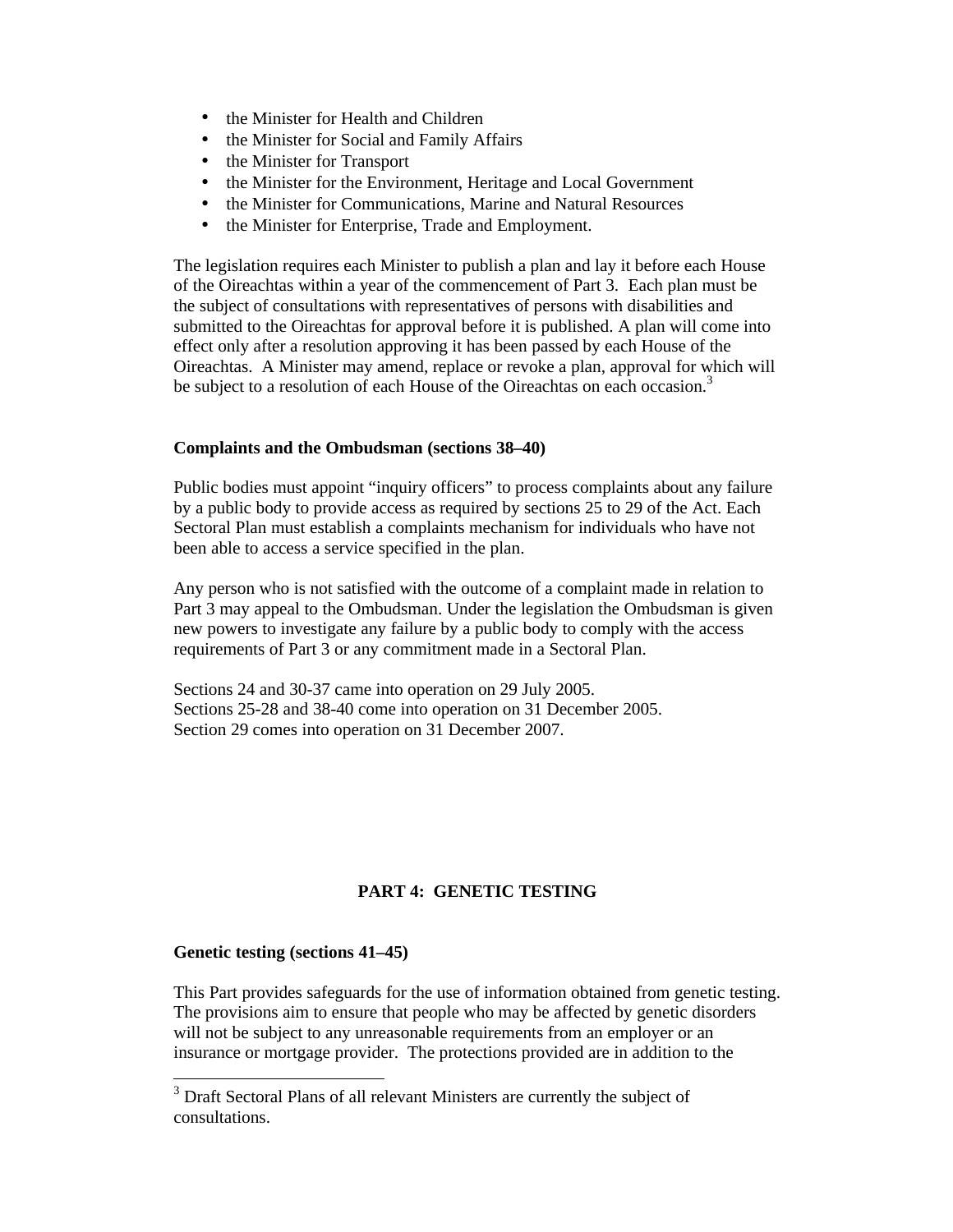substantial safeguards for the use of personal information contained in the Data Protection Acts. These new safeguards will be reviewed no later than 2014.

The safeguards provide that –

- genetic testing may only take place with a person's consent, in accordance with the Data Protection Acts
- the results of a genetic test can't be used in relation to insurance, a mortgage, a personal pension or employment
- the person being tested must be made aware of the intended use of the test results and must, as far as possible, be informed about the possible outcomes of the test
- the use of a person's family history for insurance purposes may be regulated by the Minister after consultation with other relevant Ministers, the Data Protection Commissioner and other interested bodies or groups.

Part 4 comes into operation on 31 December, 2005.

## **PART 5: PUBLIC SERVICE EMPLOYMENT**

For many years public bodies have pursued a positive action measure which set a 3% target for the employment of people with disabilities in the public service.

## **The new system (sections 46-47)**

Part 5 gives the 3% target legal status and goes further by -

- allowing each Minister to expand the range of positive actions which public bodies, within his or her area of responsibility, must take for the employment of people with disabilities
- giving a special role to the National Disability Authority (NDA) in monitoring compliance and ensuring implementation.

Ministers may also approve Codes of Practice to assist public bodies.

#### **New structures (sections 48–51)**

New structures are also established to ensure greater accountability by public bodies.

The provisions require -

• each Minister to establish a monitoring committee for their area of responsibility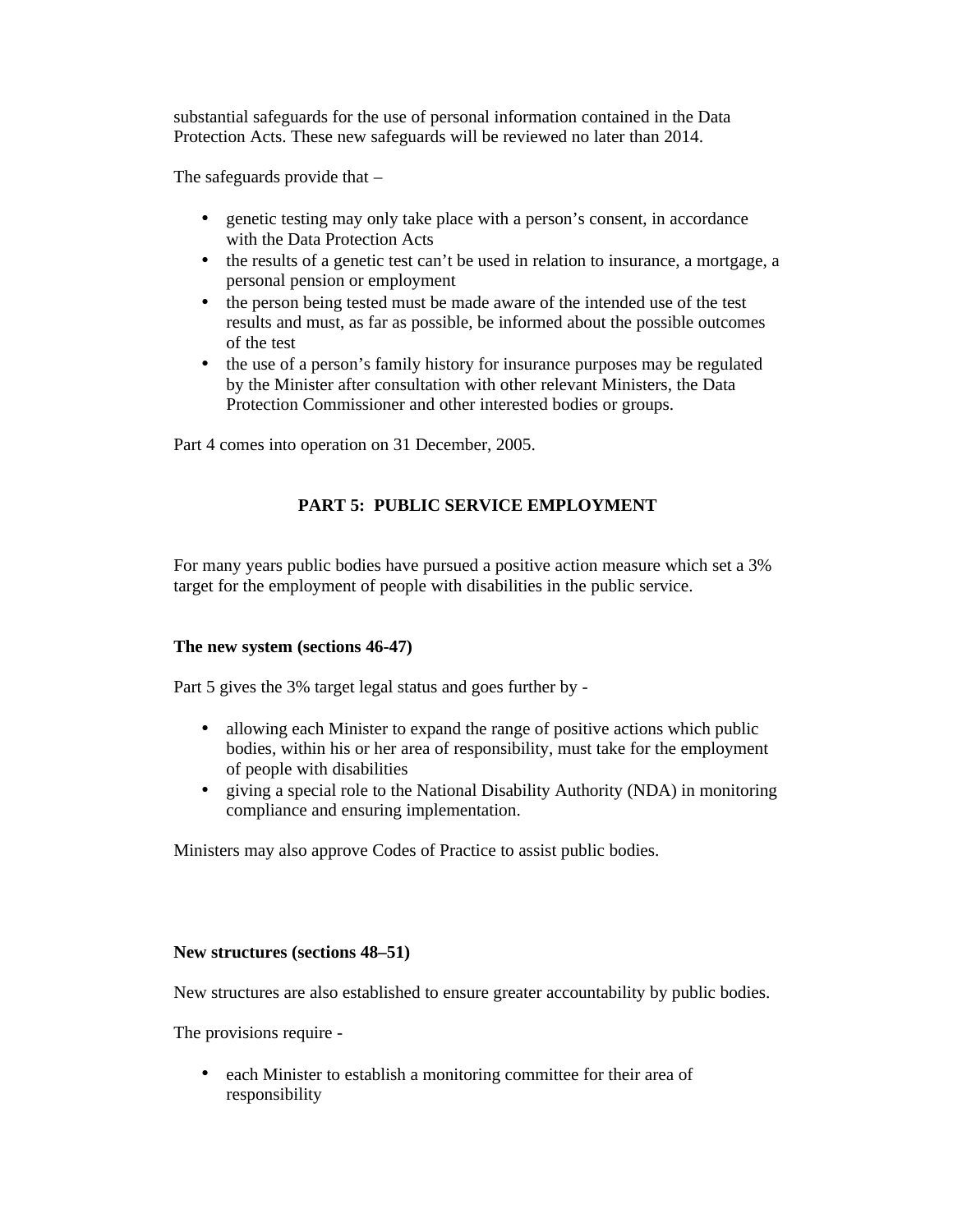- each committee to include staff and employer interests and representatives of people with disabilities
- the NDA, together with the relevant Minister, to specify measures which **a**  particular public body must take to meet their employment obligations under Part 5
- monitoring committees to make an annual report to the relevant Minister and the NDA
- the NDA to make an overall report on compliance to the Minister concerned and the Minister for Justice, Equality and Law Reform annually and the report to be placed before the Houses of the Oireachtas.

## **Exceptions**

These provisions will not apply to the Defence Forces, the Garda Síochána and Prison Officers.

Part 5 comes into operation on 31 December 2005.

## **PART 6: CENTRE FOR EXCELLENCE IN UNIVERSAL DESIGN**

#### **Creation and functions of the Centre (section 52)**

Universal Design is an approach to design and construction aimed at making products and the built environment accessible and usable for everyone, especially people with disabilities. Part 6 provides for the establishment of a Centre for Excellence in Universal Design within the NDA.

It will promote best practice in the design of buildings and products, including computers and other electronic systems. The Centre will also have an important role in supporting the inclusion of the principles of universal design in professional examinations for engineers, architects and other persons involved with the design and construction of our physical and electronic infrastructure.

Part 6 comes into operation on 1 January 2007.

## **PART 7: MISCELLANEOUS**

#### **Broadcasting (section 53)**

This section requires that the Broadcasting Commission of Ireland makes rules to ensure that audio-visual broadcast material is accessible to people who are deaf or